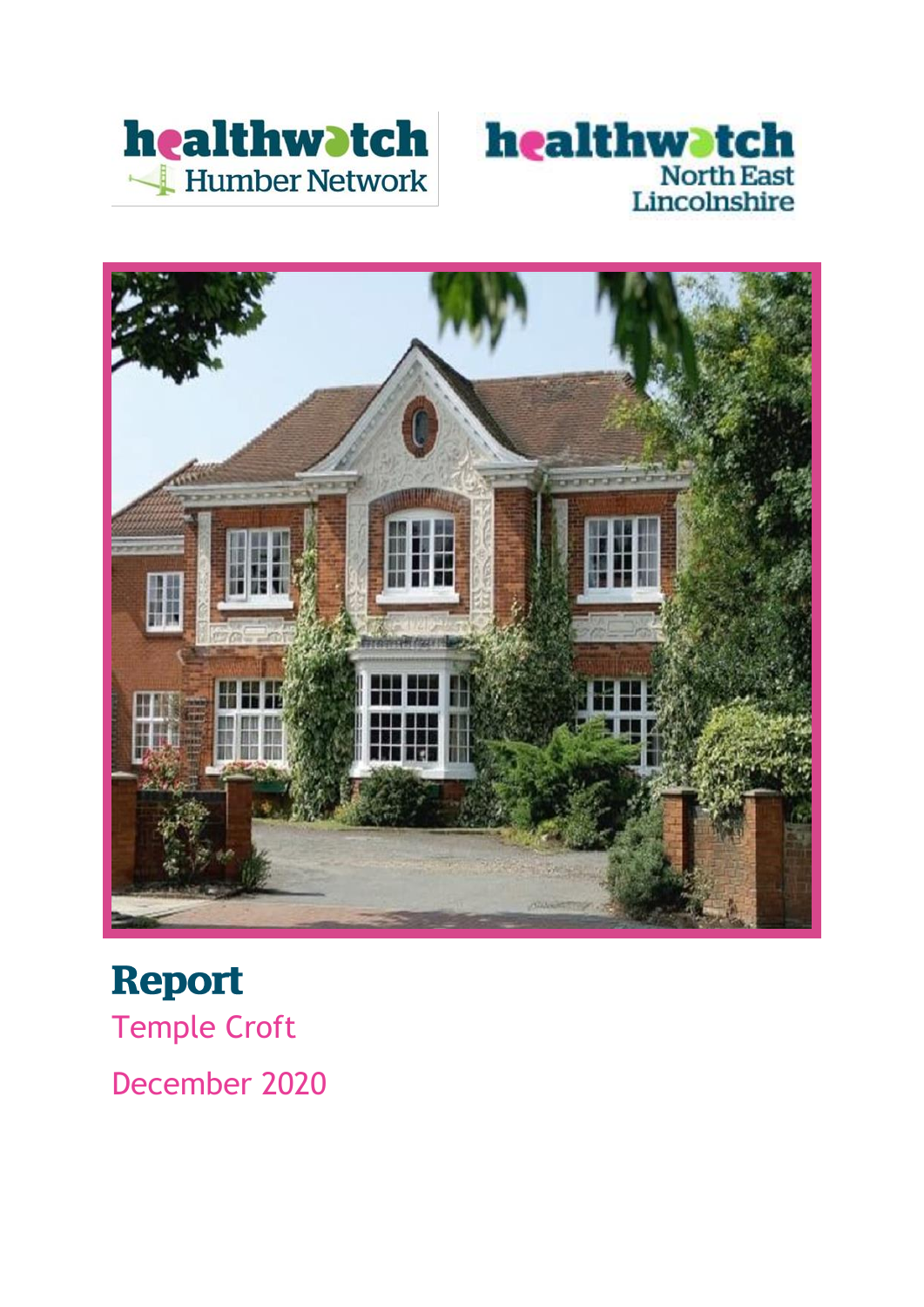### **Contents**

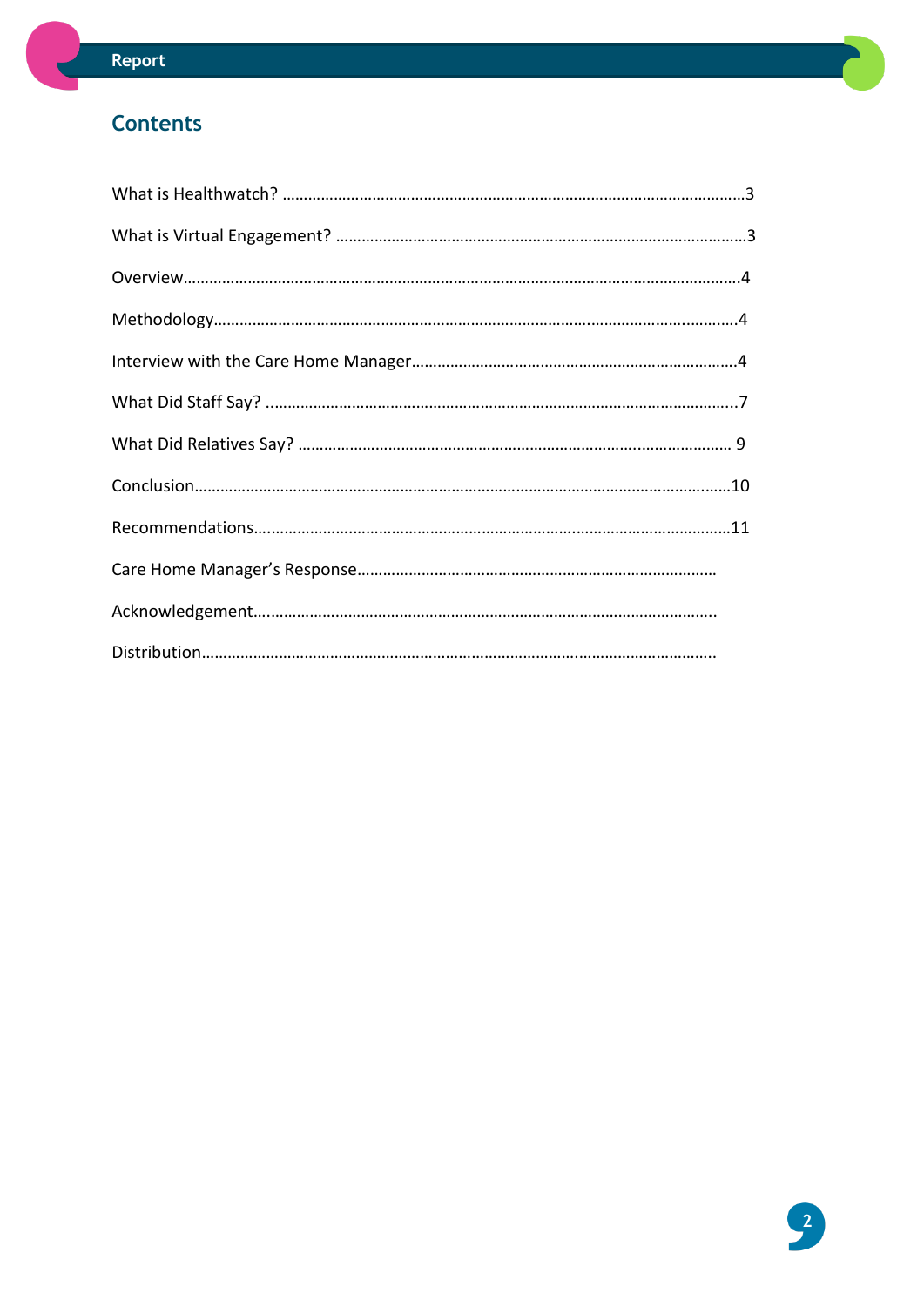

# What is Healthwatch?

Healthwatch North East Lincolnshire (HWNEL) is the independent champion for people who use health and social care services. HWNEL exist to make sure that people are at the heart of care. We listen to what people like about services and what could be improved. HWNEL share their views with those with the power to make change happen. Helping people find the information they need about services in their area is another of our priorities. HWNEL have the power to make sure that people's voices are heard by the government and those running services. As well as seeking the public's views ourselves HWNEL also encourage local health and social care services to involve people in decisions that affect them. Our sole purpose is to help make care and services better for people. In summary, Healthwatch's main aims are to:

- Help people find out about local care
- Listen to what people think of services
- Help improve the quality of services by letting those running services and the government know what people want from care
- Encourage people running services to involve people in changes to care

# What is Virtual Engagement?

Every local area in England has a Healthwatch, which is the independent consumer champion for Health and Social care. Our purpose is to listen to the views and experiences of people who use local services, especially the most vulnerable. We make sure these views are heard by that those who plan and deliver services, so you can get the best out of them.

Healthwatch North Lincolnshire , North East Lincolnshire, Hull and East Riding have come together to develop the Healthwatch Humber virtual care home engagement project to understand the experiences of residents, families, friends and carers in care homes across the Humber region.

We know that in order to keep people safe during the Covid -19 Pandemic, care homes have had to make changes, and some very difficult decisions.

We want to understand what impact this has had on -

- · Residents living in a care home
- · Family and friends
- · Staff working in a care home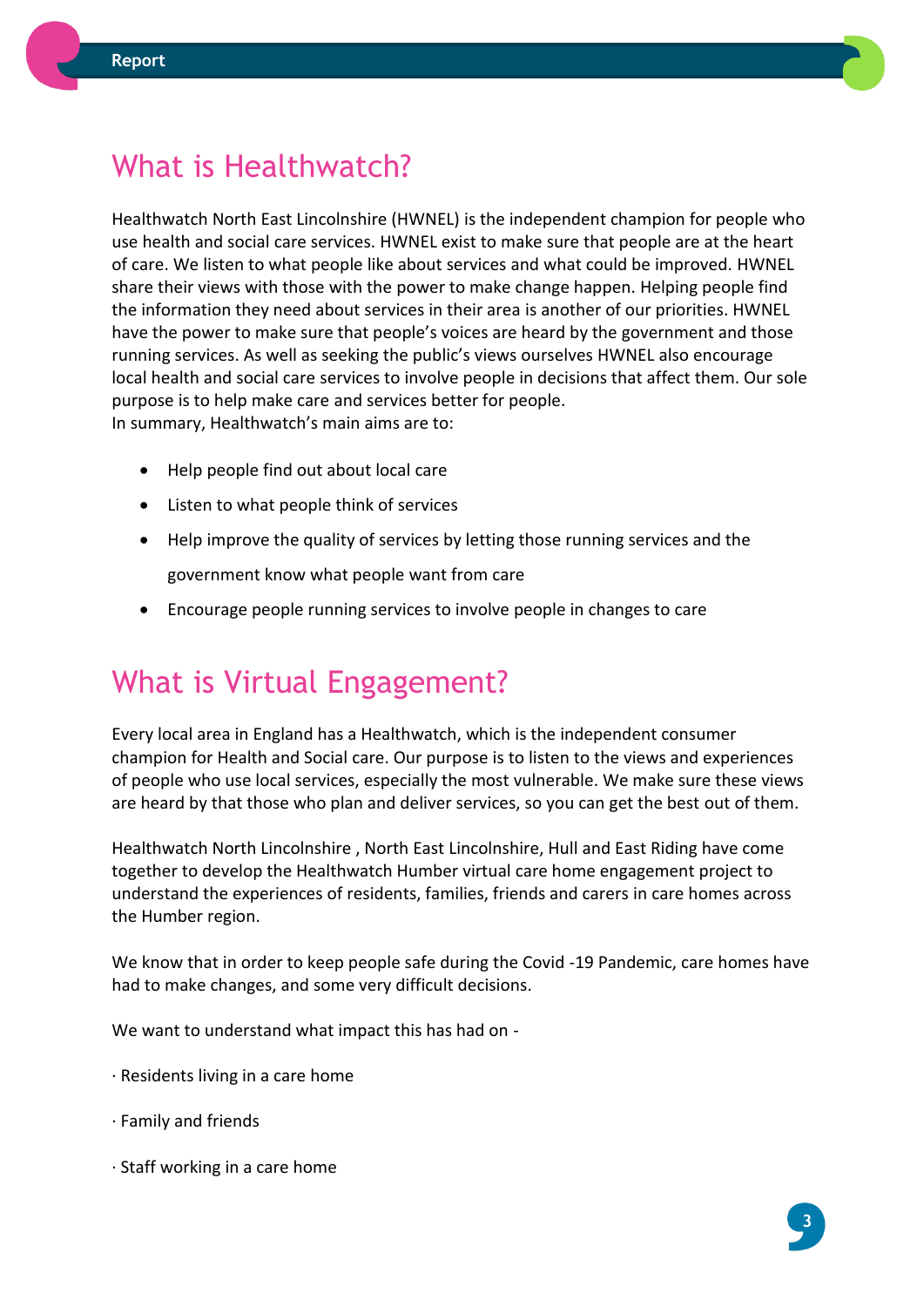

We want to celebrate what has worked well and help care homes to improve on areas that haven't been quite as positive.

# **Overview/Background**

Temple Croft is a residential care home providing personal and nursing care to people living with dementia and people aged 65 and over, in North East Lincolnshire. Temple Croft Care Home is one of a group six homes across North East Lincolnshire and North Lincolnshire, part of the Dryband One Ltd Group.

It is a large Victorian house situated in Grimsby which caters for Palliative and End of Life Care, Additional Support Services and Respite/Short Term Care. In September 2019, they received a CQC overall rating of Requires Improvement.

# **Methodology**

Temple Croft Care Home was sent an email invitation, inviting them to be involved in the project and the Manager Suzanne Cooper accepted. A date for the project to start was confirmed and information was sent to Temple Croft Care Home. A social media campaign was started by Healthwatch North East Lincolnshire and social media posts were shared by Temple Croft Care Home.

Staff and friends and family of residents were given the opportunity to either speak to us directly or complete the online surveys. The registered Manager Suzanne spoke to us directly about her experiences for herself, staff and residents during the covid-19 pandemic.

# **Interview with the Care Home Manager**

HWNEL spoke with Suzanne Cooper who is the Registered Manager at Temple Croft Care Home. The website states that Suzanne is an experienced and knowledgeable Manager who encourages new development to promote the care and wellbeing of all residents. She has been at Temple Croft for a year

#### **Visiting**

We asked the Manager if visiting was facilitated during the pandemic. She explained that garden visits were facilitated, she added that the weather was lovely at that time. When the weather was bad, she explained that there was a spare room if needed. Nobody was allowed in the building at all unless in exceptional circumstances, such as end of life. Suzanne continued to explain that friends and family of residents are still able to call or use zoom, she added that even if the residents do not engage, it is nice for the family to see them. There has also been some window visits.

The Manager was asked if garden visits and window visits would continue during the Tier 3 period. We were told that the care home are waiting for heating in their 'pod', until then

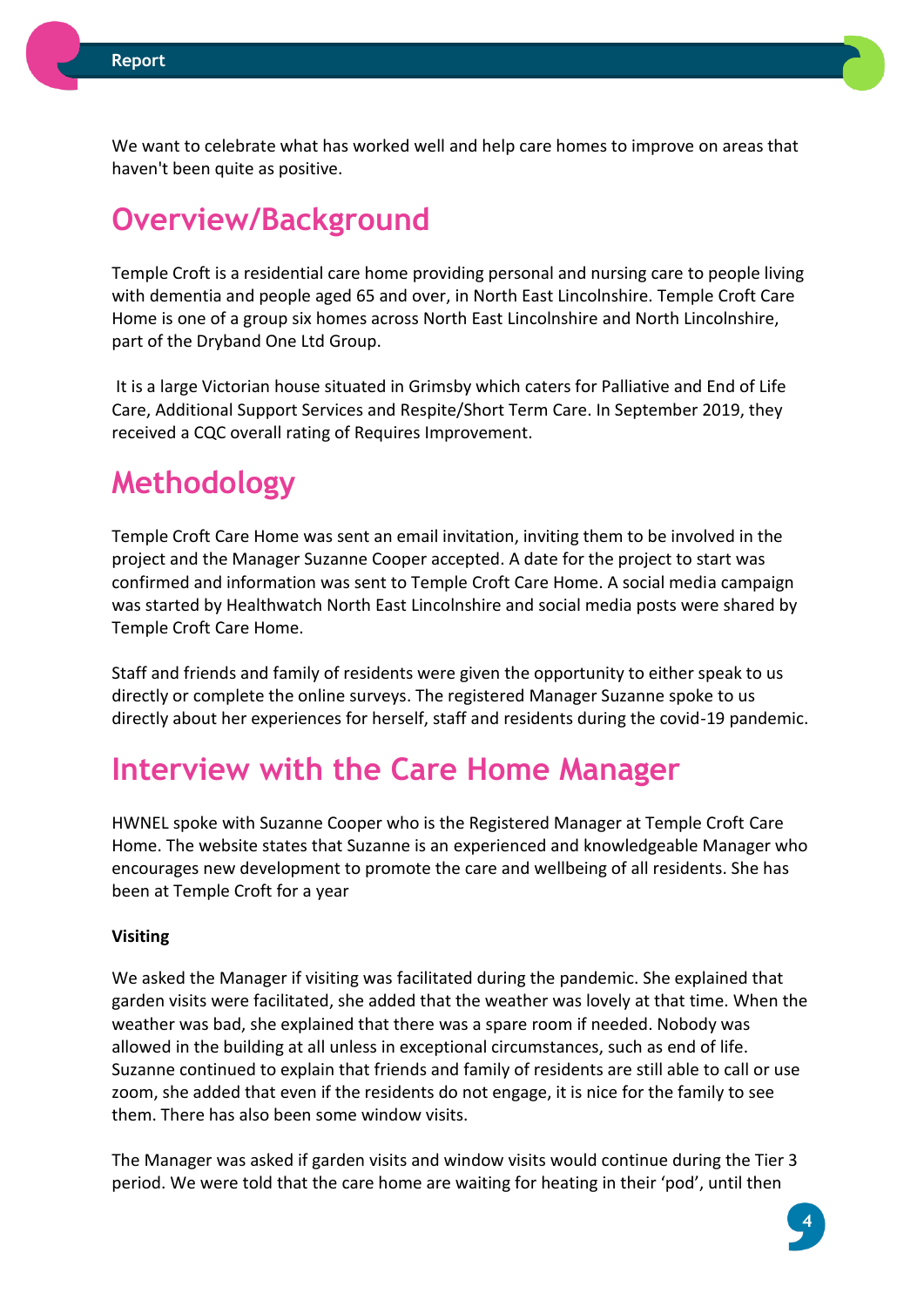they are able to sit in the garden however the weather is colder now. She continued to explain that residents can also sit in the conservatory where it is warm and relatives sit outside to visit. She then added that some relatives question guidelines, but every home is different.

#### **Outbreak Management**

When asked about how the care home is managing testing for Covid-19, the Care Home Manager explained that all areas in tier 3 have access to the 20 minute testing. She explained that staff and residents are being routinely tested. Staff are being tested once a week, and Suzanne praised her team by adding,

#### **"***Staff come and ask for it now, they want it and there's no issues. They have been brilliant."*

We were informed that despite some challenges, the residents are being routinely tested. The Care Home Manager explained that they have found ways to overcome the challenges that can arise to make it less distressing for residents.

#### *"We find if we can't get throat and mouth, a nasal swab is less invasive if they don't want both. No tests have come back void."*

#### **Activities**

The Manager stated that the care home's biggest focus is around resident's wellbeing. She continued to add that before the pandemic they had people to come in especially to facilitate a variety of activities. She added that there is pressure on providing "spectacular" activity but said that it depends on the people in the home.

#### *"We are trying to look for innovative ideas, but our residents have got very severe dementia, it's hard to engage them."*

We asked the Manager about the care home's plans for Christmas, and was told there would be extra staff on Christmas day to provide extra interaction and enable a more relaxed atmosphere. She also explained that the residents would still have Christmas dinner, and presents from family and that staff are going to dress up.

#### *"We are going to try and keep it as normal as possible."*

#### **Staff Wellbeing**

We asked the Manager how her team are coping during the pandemic. She explained that staff are mainly concerned about the residents and are so worried about being the person that brings it into the Care Home. She added that Covid-19 is now part of their working life, and explained that PPE (personal protective equipment) has been a struggle to get used to wearing all of the time.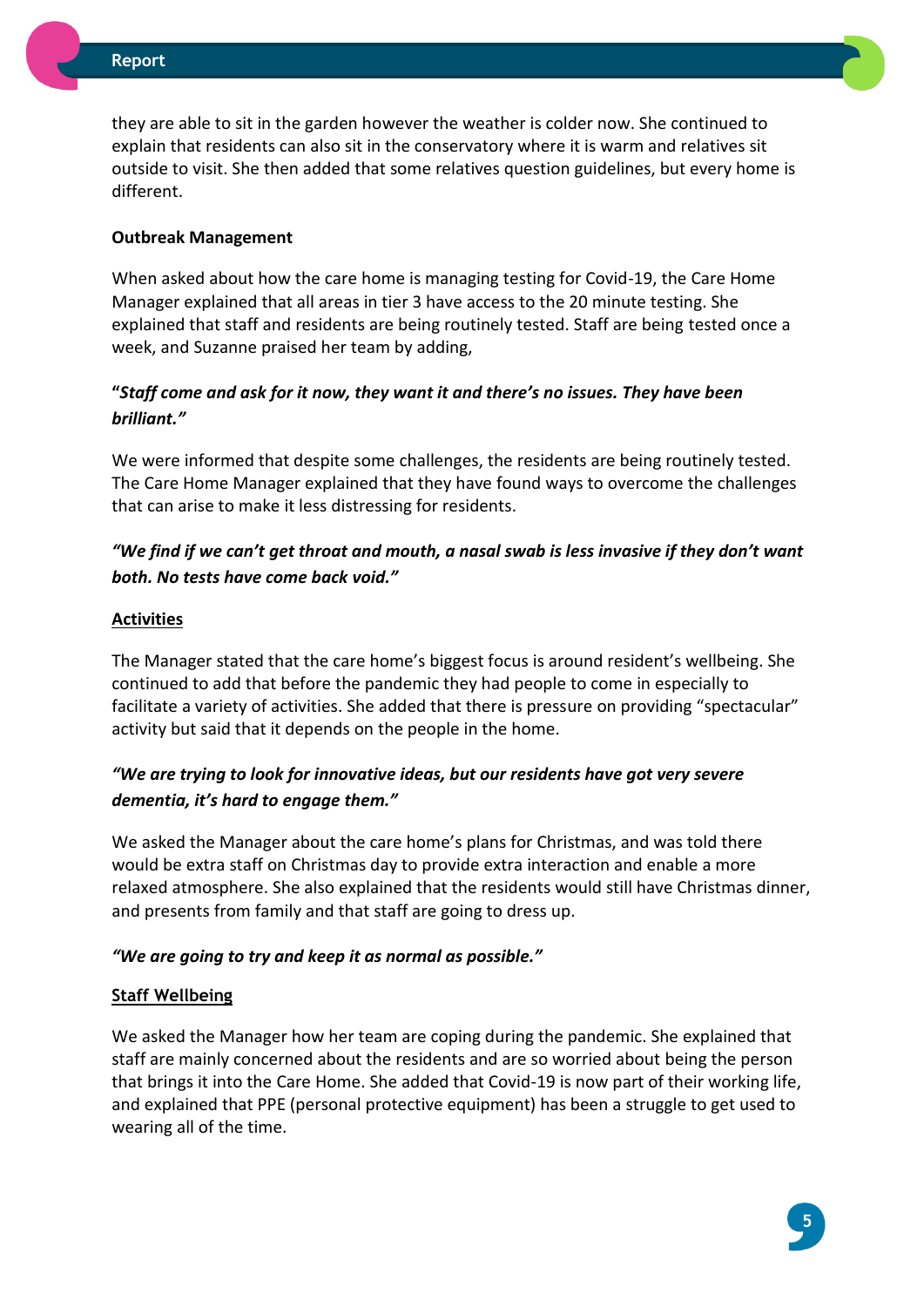#### *"They are a fantastic team, they're trying to come into work and be as positive as possible."*

When we asked the Manager about her wellbeing, she explained that she tries to keep as positive as possible as she is aware of the effect her mind set can have on her team. She added that she knows her limits, and said that if she has had a particularly tricky day she will go home.

#### *"I am lucky I've got such resilient staff, who think outside of the box. Staff are working together to keep the home running. It's not just down to the Manager, it's the whole team."*

Suzanne told us that she has received some support from the Local Authority and her CCG (Clinical Commissioning Group) Officer. She added that infection control have been really helpful with questions and clarifications.

*"It is lonely being a Manager. Everyone looks to you as though you should know all of the information, and I don't know everything but I'm trying."*

#### **Changes in Care and Access to Services**

The Manager explained that professionals such as physiotherapists are still entering the building, as long as they are doing so safely. Team leaders have also undergone insulin training in an attempt to minimise the amount of external professionals entering the building. Suzanne also explained that because District nurses are the main people who are required to enter, staff are also undergoing wound training.

The manager told us that they have had no issues with GP's, or the red bag scheme.

We asked the manager what she feels has been the biggest challenge for residents.

#### *"Keeping them safe I think, we do our best activity wise to keep them stimulated. In beginning residents were very unsettled, but now it's a way of life, it's a routine for them now."*

#### **Other**

When asked if there was anything that had been implemented in the pandemic that will now continue, the manager said that the outdoor visiting pod could be turned into a potting shed. She also said that overall they have tried their best to keep the normal day to day running of the home going. They have also had some "great new starters". Suzanne, the Care Home Manager also stated that residents Care Plans had gone electronic so that Family & Friends had access to them. This ensures that Family & Friends are updated of any changes of needs are met.

*"Give the staff a payrise, or some kind of recognition. We just take each day as it comes really."*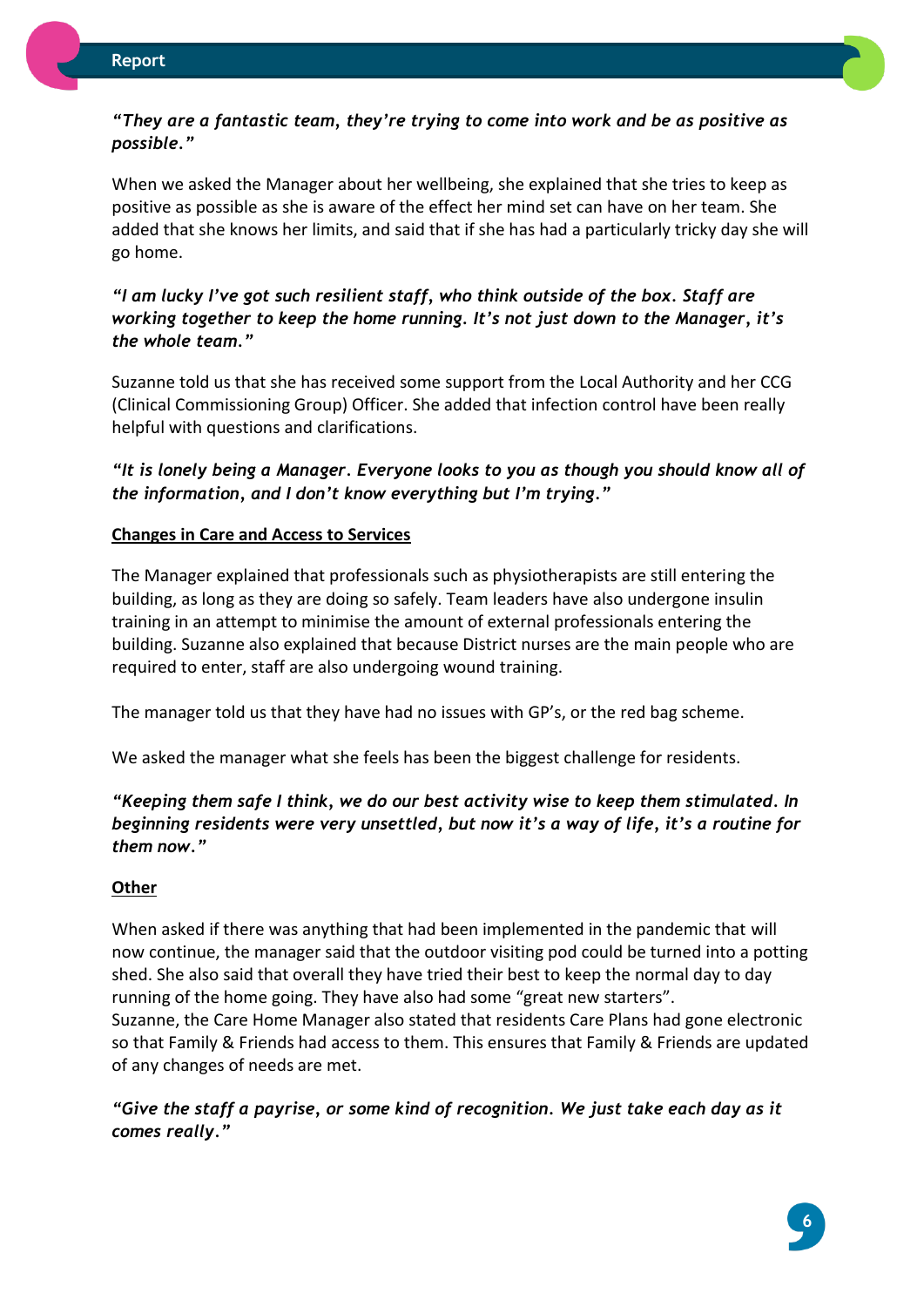

### **What Staff said**

We received feedback from ten members of staff from Temple Croft Care Home, with the length of employment ranging from 28 years to 2 months. All of whom told Healthwatch NEL that they enjoyed working at the care home.

When asked why they enjoyed working at the care home, they gave the following responses:

**"Because we have a bunch of wonderful residents and great team of colleagues and a good Manager."**

**"We're like a family lovely environment to work in we all work well has a team."**

**"The staff and residents are so nice. It's such a fulfilling job."**

**"Because I get to apply my skills and knowledge to the job and empowered to do so by the management. I am able to adapt change and my opinion matters. I work alongside some wonderful and caring people who I don't just class as my colleagues, but as my friends. Our lovely residents are our utmost priority and the level of care and attention is first class. We are not just another care home, but we are a family."**

**"It's a very rewarding job lovely residents and staff."**

**"Good staff and management."**

**"I have always felt part of a team from the day a started and the residents whom I've come to really adore over the 2 years just make going into work a pleasure."**

**"Because we work as a team, regardless of which sector we work in."**

**"The residents are like my family (adopted Grandparents) the staff are always friendly and ready to help."**

When asked if their job role had changed during the pandemic, four respondents answered yes and explained as follows:

**"I have been able to expand my skills and knowledge with new responsibilities that have been tasked to me. I have been able to grow further within my role and learn new skills."**

**"More pressure on staff while safeguarding all are residents in and out of work."**

**"To make sure staff were trained in correct procedure for donning & doffing ppe."**

**"Working 3 days instead of 5 days but same hours so I'm not going into the home everyday."**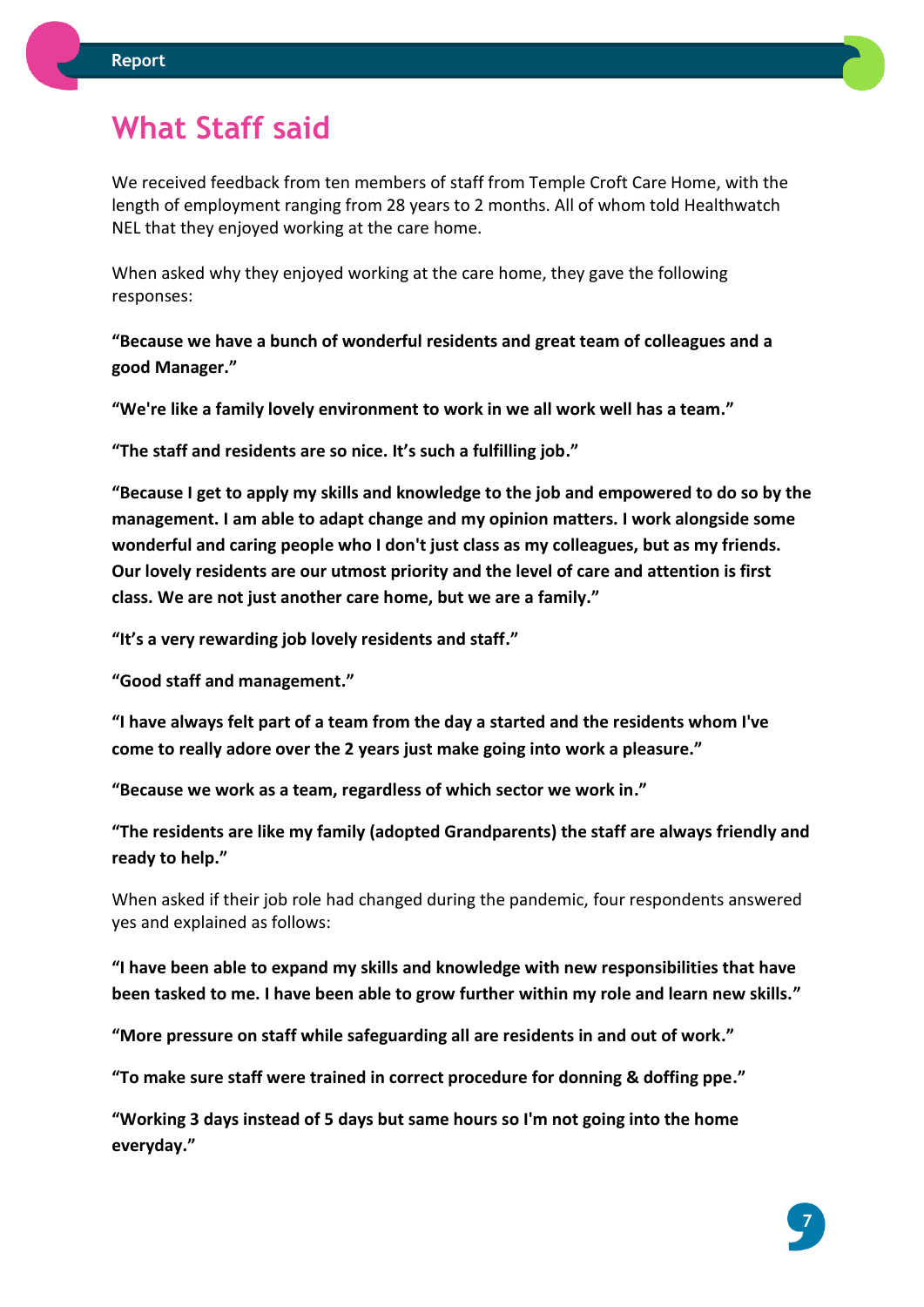

We asked the staff if they felt there were any aspects of their jobs they were unable to deliver. 80% of respondents said no, but two respondents answered commented:

**"There are times when certain aspects have not been able to be achieved due to the nature of the job i.e. time scales, new responsibilities that the covid pandemic has brought, high demands that the job role entails. If myself has not been able to deliver the care at the time due to other responsibilities, I have a fantastic team I work with who are always there for support and help."**

**"Supporting family members and friends of the residents more as they are not able to visit."**

HWNEL asked staff members what their main concern was during the pandemic, and 90% of the respondents said that their main concern was the safety of residents and staff. One respondent said,

**"Everyone who lives and works at the home. The staffs own families and the risks of being key workers. The residents lack of communication with their loved ones and their loved ones feelings of not being able to see them. The fear of what the pandemic involves and the risks to all involved. Initially, at the beginning of the pandemic, the lack of information and guidance from the government. Still, at present, the uncertainty of it all. What will happen if staff do need to be off, or many at a time. The support that is out there for us. The weekly testing has helped to relieve some stress. But it's a very hard time for all."**

All of the staff members who spoke to HWNEL told us that they felt their views had been listened to. Staff told us that there were regular support meetings held which kept them well informed and that policies and information were sent out as needed. One staff member did say that they feel the only remaining uncertainties were due to government.

**"The Manager has passed on any information as soon as she has it and any changes to company policy."**

**"Updated on information and new policies regularly. Management would ensure they did at least daily briefings with staff to update them on any changes and discuss any concerns at the time."**

When HWNEL asked staff members about their experiences of working in a Care Home during a pandemic, the most popular answers were **"stressful", "busy", "scary"** and **"worrying"**. Others added that they feel the team morale has grown throughout the months.

**"It actually made the team stronger. We were United and more determined to ensure the wellbeing of everyone was managed. It's hard and very uncertain at times, but we are managing well as a team. Lack of health care professionals visiting the building. We have had more responsibilities e.g. administration of insulin, wound dressings. We have had** 

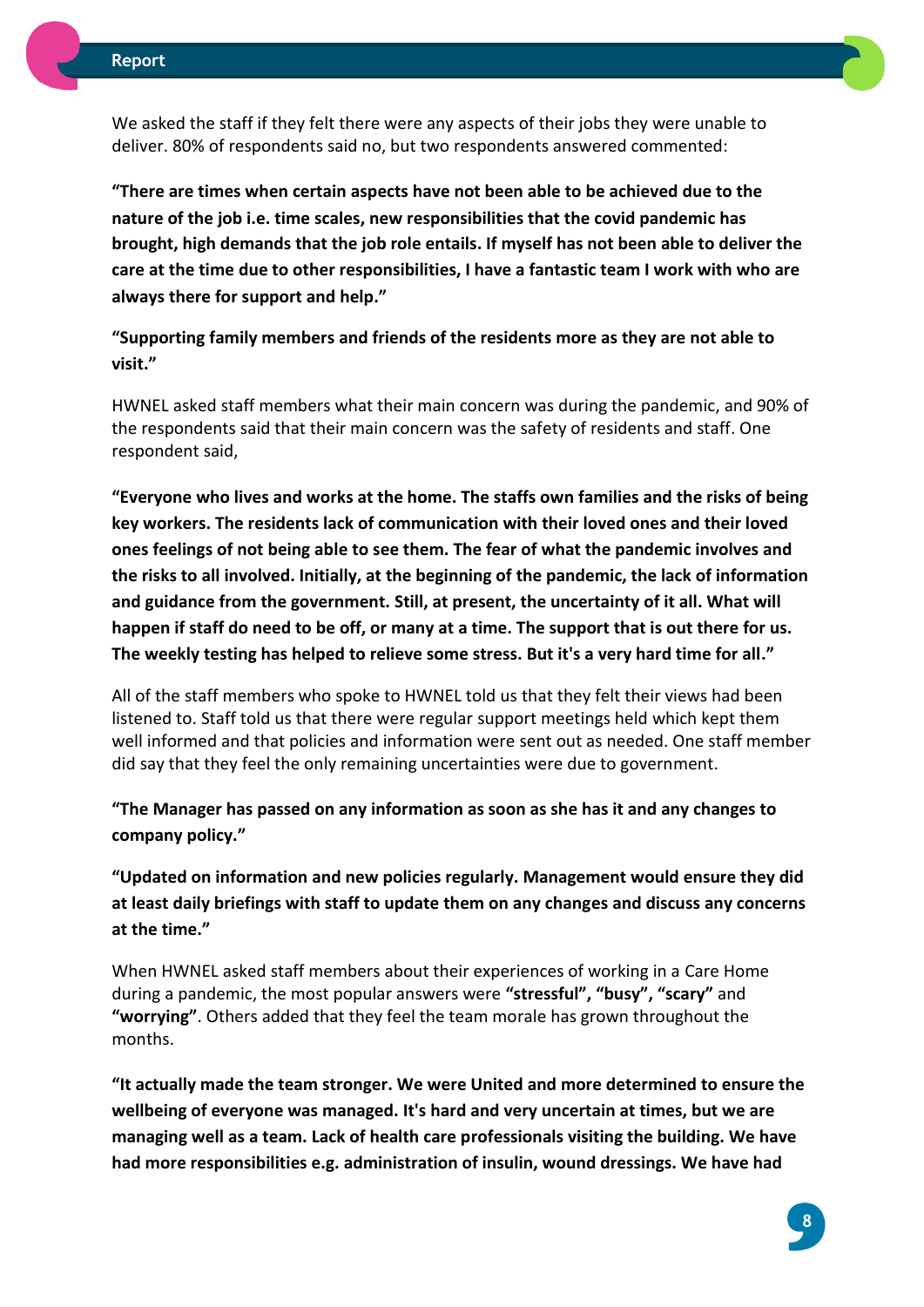**limited support with wound care dressings. There are times we have not had enough dressings supplied, so its extra responsibilities to ensure these are in supply also. We are able to always get advice over the phone, but is not the same as face to face. Zoom meetings. These are great, but there are cons also. I don't feel you get the whole picture over zoom as you do in person. And technology and the internet lets you down. There is more responsibility and added stress."**

One staff member told HWNEL that they feel more support could have been given to the Care Home at the start of the pandemic by the Local Authority and the Government.

"In the beginning not enough support from Council or Government on how serious it is. NHS given all credits and care homes expected to pick up the pieces. Discharging patients without testing from hospital not acceptable."

### **What Family & Friends said**

HWNEL had the opportunity to hear from three relatives, who's loved ones had lived in Temple Croft Care Home between 1-3 years and all of whom we were told have severe dementia. The relatives told us they would usually visit an average of 3-5 days a week before the pandemic and unfortunately due to covid-19, visiting was disallowed in March. The relatives say this was communicated to them via social media, email, during a visit and with a notice on the door of the Care Home. When we asked relatives how they felt about not being able to visit, they told us it was, "**devastating", "heart-breaking"** and **"very upsetting"**. However, all relatives told us they have been able to maintain some form of contact with their loved one throughout the pandemic.

**"It's been a difficult process, outside garden visits during good weather, Sat just inside, open french door at a 2 metre distance. A promise of a visiting pod that has only just been erected and still needs lighting and heating, so not in use."**

We asked the relatives if they experienced any challenges, and we were told that the weather affected socially distanced visits. Relatives also explained that there were some organisational issues and some issues due to the nature of the resident's illnesses.

**"Limited appointments slots which were sometimes double booked"** 

**"Mum often wasn't ready for my appointment, to be understood with the unpredictability of advanced dementia. Often the staff weren't sure what the visiting rules were which was very upsetting and confusing."**

**"No communication really of the situation, the only reason I know is that I have had a lot of phone calls with the home over recent problems with my Mum."**

**"We have had a few problems in which a third party had to be involved in my Mums care, after measures were put in place to stop my Mum falling things have improved. We were kept informed throughout."**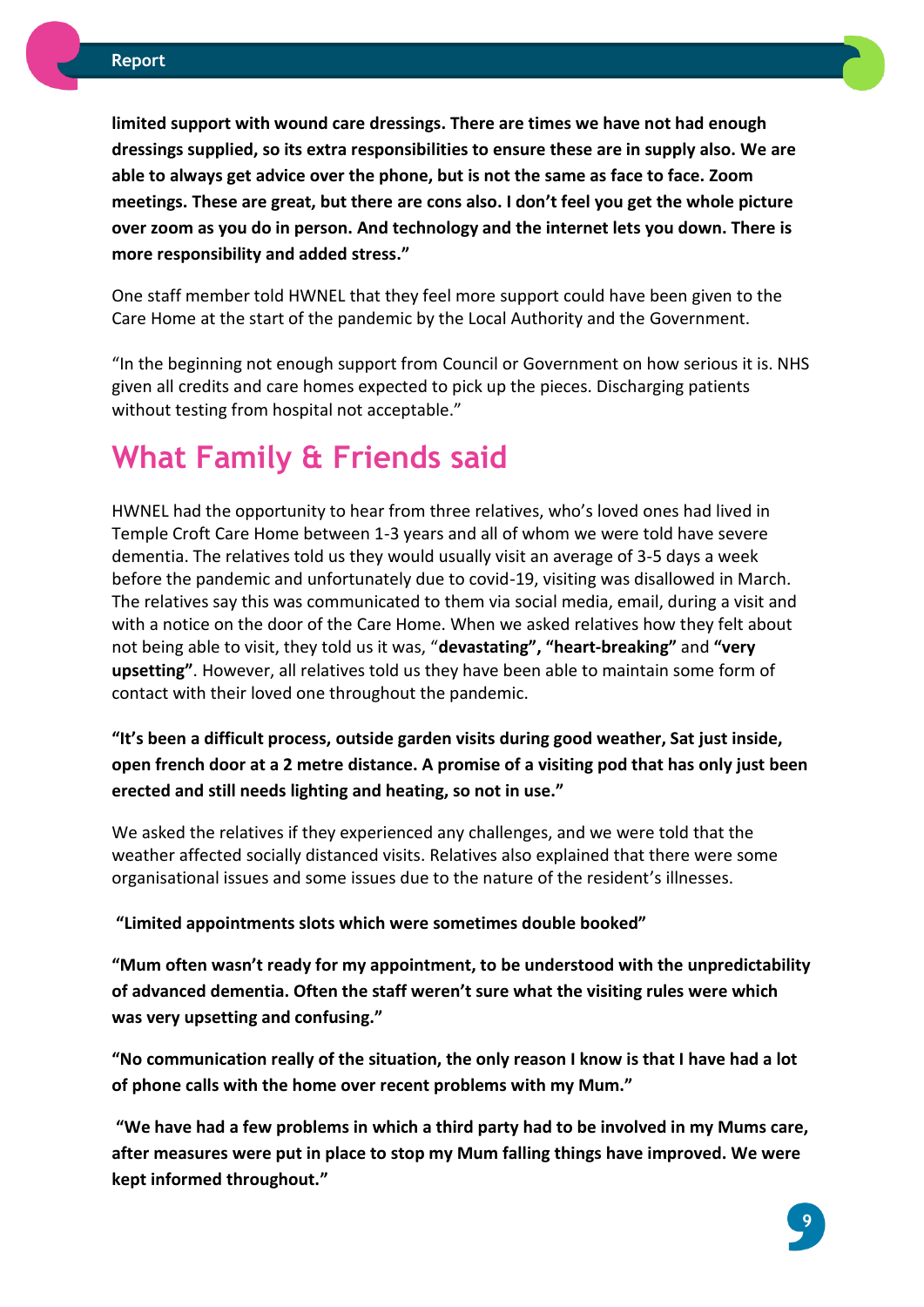# **Conclusion**

Overall, it is evident that the care home staff team are working effectively under very difficult circumstances to ensure residents are safe. At the time of undertaking this research, the Care Home had not had an outbreak of Covid-19. The responses HWNEL received from staff members reflect the strong leadership of the manager, Suzanne. This was also evident throughout our conversation with Suzanne, as she spoke highly of her team. The residents remained at the heart of all she told us.

The Care Home have a high proportion of residents with severe dementia, which HWNEL understand has its own set of challenges outside of the pandemic. The safety guidelines will be difficult for residents to comprehend, making it more difficult for staff to manage. Staff are working harder than ever before, under immense pressure, and have often taken on extra responsibilities. The guidelines also cause an already emotional circumstance to be more difficult and very upsetting for relatives who are not able to maintain the same contact they ordinarily would have.

Suzanne the Temple Croft Care Home Manager stated that with the residents of the home it has often only been possible to take nasal swabs. This has worked and residents have still been tested and no tests have been classified as void. This good practice has enabled residents to take the test and has been better for their own well-being.

Good practice that will be continued after restrictions start to lift, staff have been trained to give insulin injections, also they have had wound training. The visitor's pod that will be used also has the potential for further uses, after visiting can return to the pre-covid situation.

Temple Croft Care Home has opted new working practices and adapted well during the pandemic. Staff have condensed their hours so they are attending the Care Home less, and have had training to upgrade their knowledge and skills. This has enabled the Care Home to run more efficiently.

HWNEL would like to praise the Manager, staff, friends & families and residents in coping with the current situation and adapting.

# **Recommendations**

- The Manager to ensure the visitors pod is up and running, this will ensure friends & family can visit in a safe and warm environment
- The CCG need to continue their regular updates to Care Homes
- The Care Home to ensure that Family & Friends of residents understand the booking system for visits. Also ensure that double booking of visiting appointments does not occur